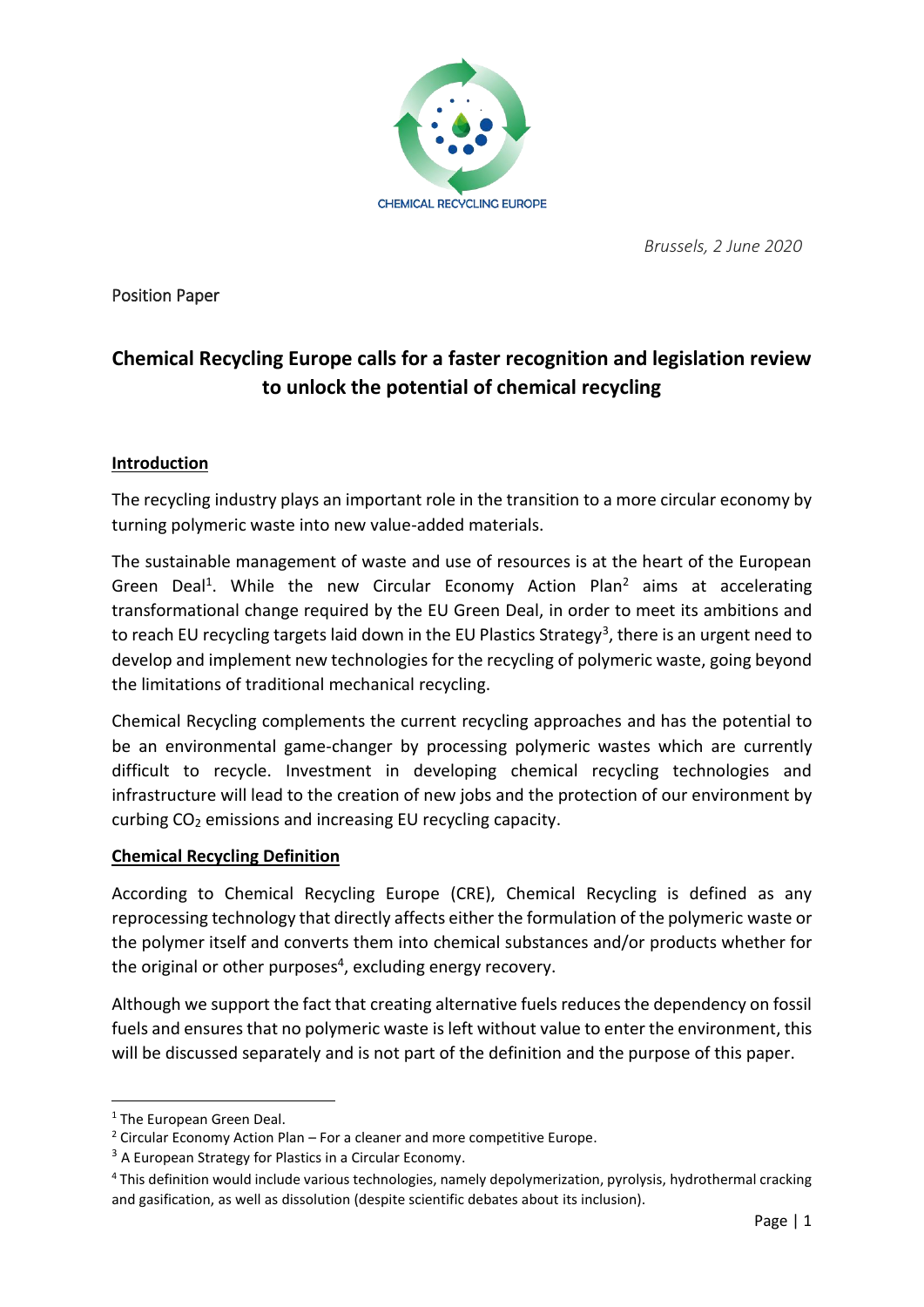

We continue to actively support efforts to develop a common definition of chemical recycling endorsed by the whole value-chain to clarify the status of this activity. While we focus on the EU, we also support any global efforts.

## **Chemical Recycling: Recognition & Status**

Chemical Recycling falls under the definition of 'Recycling' as stated in the Waste Framework Directive (2008/98) and has been recognised as a solution to enable a wider range of plastic waste to be recycled and create high-quality secondary raw materials and end-products. On that basis, we are calling for the recognition and acknowledgement of this inclusion by member-states, and for this recognition to be reflected through the adjustment of the recycling targets calculations to include chemical recycling following the above definition. This recognition would provide long-term visibility to secure investments in chemical recycling technologies.

We also call for an urgent review and harmonization of the End-of-Waste legislation following the lack of alignment between member-states interpretations and procedures for the end-ofwaste status as well as the lack of alignment between Waste Framework Directive and REACH Regulation. The clarification of this status should create clear guidelines for an efficient application procedure and clarification on the status of chemical recycling output.

The Extended Producer Responsibility principles should also apply to all recycling technologies, including all chemical recycling techniques, given that they all contribute to providing a solution to make value from waste.

## **Upstream**

## Collection:

An increase in the range of plastic waste collected would open a new series of opportunity for recycling and recycling innovations. This is especially the case for those flexible and contaminated plastics that are not currently being collected but can be effectively recycled through chemical recycling.

## Sorting/Recycling:

To increase recycling of plastic waste in a sustainable and transparent way, we need to significantly develop the recycling infrastructure in the EU. With this aim in mind and following the principle of the Waste Hierarchy, CRE would like to stress the importance of preventing exports of plastic waste as well as diverting recyclable plastic away from Energy from Waste facilities, whenever possible. Plastic waste is a valuable feedstock and this value should be kept within the EU. Finally, we need a tighter collaboration across the value-chain to align the collection and sorting infrastructure to facilitate the preparation of the plastic waste for chemical recycling processes.